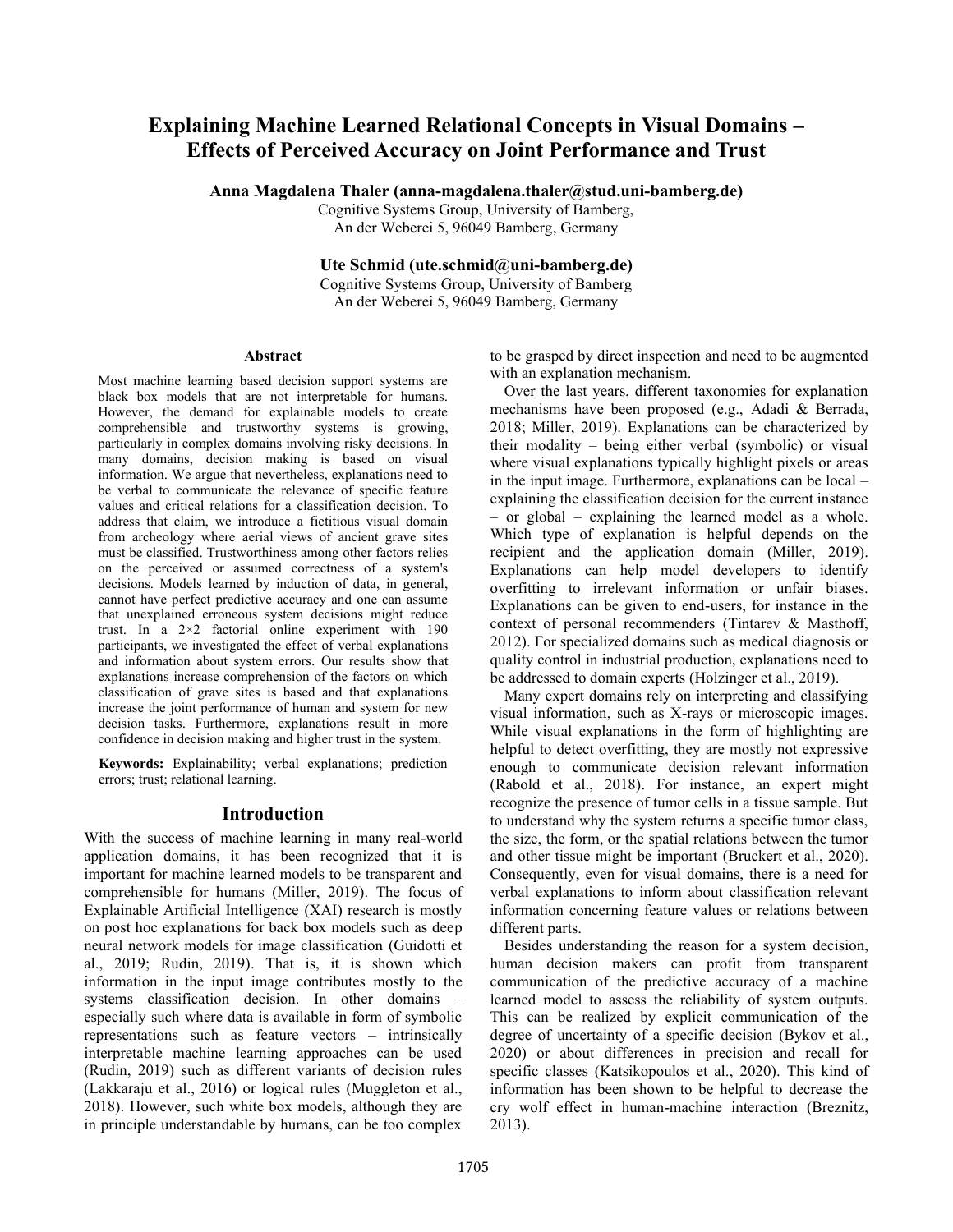When focusing on effective explanations for users rather than the model developers themselves (as strongly advocated by Miller et al., (2017)), it becomes relevant to understand what characteristics of an explanation make it helpful to the user. The notion of helpfulness has been mostly defined as effective transfer of knowledge (Lombrozo, 2009). In the context of XAI, this means that a machine learning model has uncovered information which has not previously been available to the human decision maker and communicates this information in a way which gives new insights to the human and in consequence allows for more effective and efficient decision making. Machine learning approaches which support this type of joint human and machine learning have been classified as ultra-strong (Muggleton et al., 2018). A study by Muggleton et al. (2018) demonstrated that, in a relational learning classification task, the participants were not able to learn the concepts by themselves, but did so easily when provided with an explanation. Comprehensibility of the explanations have been assessed as the average accuracy a participant achieves when classifying new samples in the same domain.

The relational domains investigated in the study of Muggleton et al. (2018) has been the family domain involving relations between pairs of persons and an isomorph fictitious chemistry domain with relations between substances. While these domains are purely symbolic, we are interested in relational learning in visual domains. Therefore, we adapted a classification task from Rabold et al. (2018), in which aerial images of fictitious ancient grave sites need to be assigned to their age of origin as Viking Age or Iron Age. This his artificial domain as a cover story ensures that no prior knowledge about archeology is required or helpful to comprehend the classification of the stimuli.

Besides the helpfulness of explanations for comprehension, the effect of explanations on trust is often discussed (Miller, 2019; Ribeiro et al., 2016). In general, trust – be it in humans or machines – is the result of experience of interactions (Miller, 2019). To assume a system to be more trustworthy just because it can provide an explanation is an oversimplification. Explanations might be right for the wrong reasons or even wrong for the wrong reasons depending on the machine learned models predictive accuracy and on the fidelity of the explanation (Schramowski et al., 2020). Trust might be appropriate or not and explanations should help humans to develop appropriate trust and understand better when to trust and when not to trust system decisions.

To investigate the effect of erroneous system decisions, in our study, the presented machine learned model system has been designed such that it is not perfectly accurate. Depending on the specific class, a system decision is more or less reliable. To our knowledge, there exists no prior empirical study that systematically compares the combined effect of explanations and system error information on comprehensibility and trust.

<span id="page-1-0"></span>Table 1: Stimuli following the 5-4 category structure (see Medin & Schaffer, 1978) with the respective class assigned.

| Example        |   | S | Α | N  | Class  |
|----------------|---|---|---|----|--------|
| e1             |   |   |   | 0  | Iron   |
| e2             |   |   |   |    | Iron   |
| e <sub>3</sub> |   | 0 |   |    | Iron   |
| e4             | 0 |   |   |    | Iron   |
| e <sub>5</sub> | 0 |   |   |    | Iron   |
| e <sub>6</sub> | 0 | 0 | 0 | I) | Viking |
| e <sub>7</sub> | 0 | 0 |   |    | Viking |
| e8             | 0 |   | 0 | 0  | Viking |
| e <sub>9</sub> |   |   |   |    | Viking |

Note. O: Orientation (1: North, 0: East); S: Shape (1: narrow, 0: wide); A: Ascending order of inner stones (1: yes, 0: no); N: Number of outer stones (1: many, 0: few). The values that are relevant for the category assignment are written in bold, the irrelevant factor in italics.

In the following, we will first introduce the visual relational domain of ancient grave sites. Afterward, we will present an experiment to explore the effect of verbal explanations and system error information on comprehensibility and trust. Furthermore, joint performance, as well as confidence in joint decision making, is assessed where joint performance means that a human receives the systems classification decision and can decide whether to follow it or not.

# **Category Learning in the Relational Ancient Grave Domain**

Abstracting rules and forming concepts are basic constituents of human cognition. To investigate context effects on classification learning, Medin and Schaffer (1978) created a simple two-class problem with a set of stimuli based on four binary visual features, such as color, form, size, and position. Depending on the feature values, instances belong to one of two classes. We introduce the structure of the Medin and Schaffer stimuli on the ancient grave domain we use in our experiment. The four features are orientation, shape, order of inner stones, and number of outer stones (see [Table 1\)](#page-1-0) For instance, example e1 from [Table 1](#page-1-0) has the values <North, narrow, ascending, few>. The last feature – number of outer stones – is irrelevant for the class decision. An instance is assigned to the category Iron Age when two or more of the three relevant features have value 1 and to Viking Age when two or all three of them are 0. None of the features alone offers a sufficient cue for a clear categorization (Medin & Schaffer, 1978). The 2 of-3 rules which characterize the true classes are given in [Figure 1.](#page-2-0) Note that there are no rules for the class Viking as this automatically applies if none of the Iron rules are true. The rules can be easily described verbally as "If a grave has value North on the dimension orientation and value narrow on the dimension shape, then it belongs to Iron Age".

Following Medin and Schaffer's (1978) 5-4 category structure, to learn the specific feature combinations, participants are presented nine labeled training examples –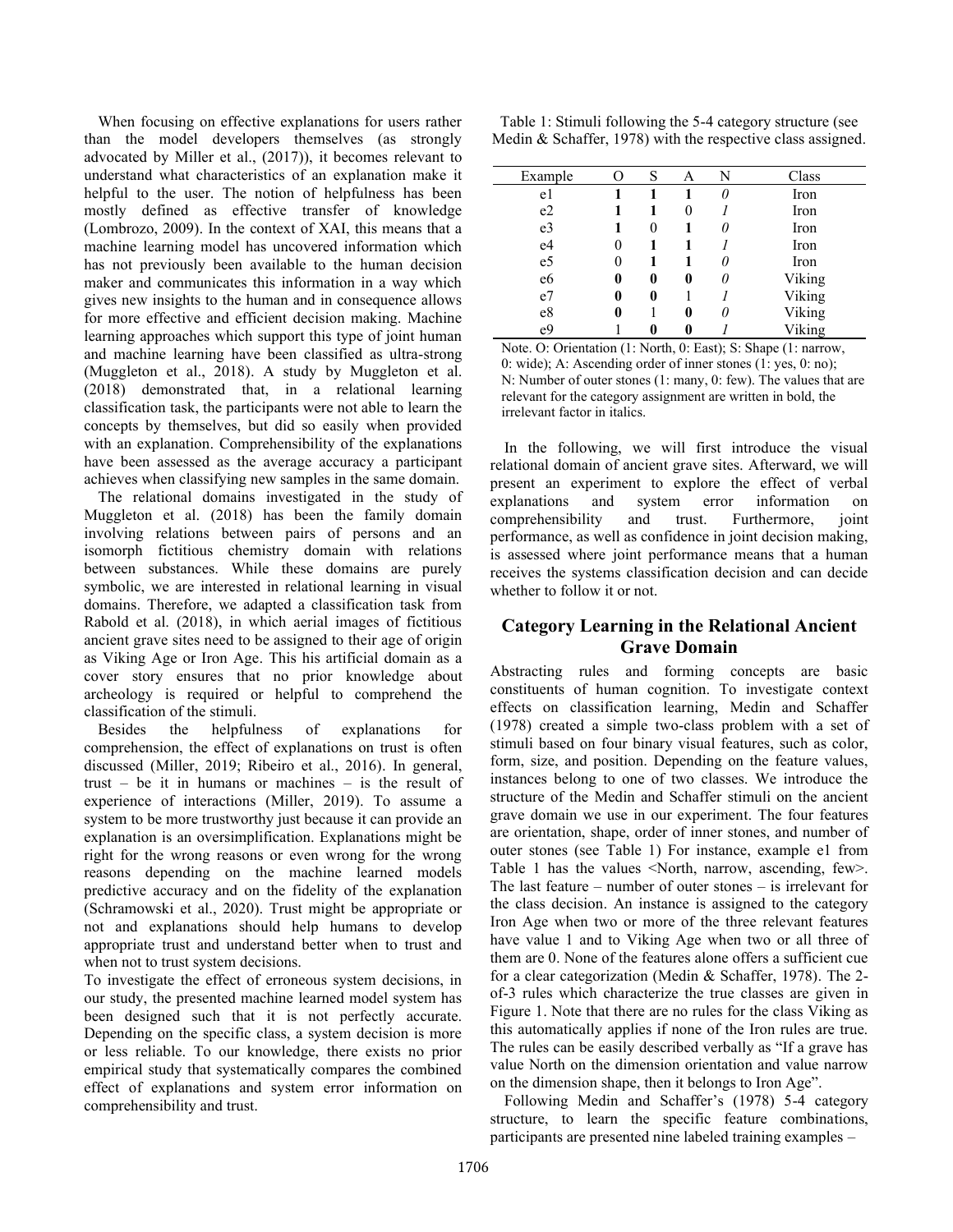```
(1) North \land Narrow \rightarrow Iron
(2) North \land Ascending \rightarrow Iron
(3) Narrow \land Ascending \rightarrow Iron
```
<span id="page-2-0"></span>Figure 1: Classification rules for Iron Age graves.

five examples for Iron Age ("positive") and four examples for Viking Age ("negative") without any further information about the relevant dimensions or possible values. An example of an aerial view is given in [Figure 2.](#page-2-1)

In contrast to the original Medin and Schaffer stimuli, the third feature (order of inner stones) is not a simple visual pattern, but a more general concept based on evaluating the relationship between the sizes of the entire row of an arbitrary number of at least three stones. This is a recursive relation which is true when – starting with the leftmost stone – each stone in the sequence of inner stones is larger than its left neighbor.

The correct rule to classify all possible stimuli of this ancient grave domain can be learned from the examples given in [Table 1](#page-1-0) using the inductive logic (ILP) programming system Metagol (Muggleton et al., 2018). This fact gives evidence that the nine examples constructed in accordance with the Medin and Schaffer category structure are sufficient to infer the target concept. Recent work in explainable artificial intelligence demonstrates (1) how verbal explanations can be generated from rules learned with ILP (Siebers & Schmid, 2019), and (2) how ILP can be applied to generate local explanations in a model agnostic way from a deep learning model such as a CNN for image classification (Rabold et al., 2019).

## **Experiment**

For the introduced visual relational domain, we hypothesize that (1) verbal explanations increase the trust in an imperfect system, the joint performance of human and machine, the participant's confidence in their decisions, and their comprehension of the rules. We predict that (2) information about system errors increases the understanding of such errors. Furthermore, we assume (3) additive effects of verbal explanations and error information on trust, performance, and confidence.



<span id="page-2-1"></span>Figure 2: Stimulus example <1111> with the system's recommendation (line 1) and the verbal explanation (line 2-3) of the relevant features for the classification.

<span id="page-2-2"></span>Table 2: Experimental design with the three experimental (EG) and the control group (CG).

|                             |                  | Verbal explanations |                  |  |
|-----------------------------|------------------|---------------------|------------------|--|
|                             |                  | available           | not<br>available |  |
| System error<br>information | available        | EG 1                | EG <sub>3</sub>  |  |
|                             | not<br>available | EG <sub>2</sub>     | CG               |  |

## **Method**

**Design and Procedure** The experiment is based on a complete 2×2 between-subject factorial design with the factors *verbal explanations* and *error information*, which is summarized in [Table 2.](#page-2-2) The main parts of the experiment are: (1) initial unguided concept learning, (2) being shown new instances together with machine learned class decisions by the system with (EG1, EG2) or without (EG3, CG) explanation, (3) joint decision making where participants receive system decisions (again with or without explanation) which they can follow or not, and (4) unguided classification of further graves by the participants. After part (2), the system error information has been given.

In accordance with the ultra-strong machine learning proposition (Muggleton et al., 2018) and the current research on human-AI partnership (Nguyen et al., 2018), we assume that explanations support joint decision making of humans and AI systems. That is, the AI system provides information and insights which the human alone would not have been able to come up with and at the same time allows the human to evaluate this information based on his or her experience. Consequently, the proposition of the AI system can be either accepted or rejected by the human based on the provided explanation. Combining the strength of both human and AI should result in a higher performance – reflected in the number of correct decisions – than of the AI system or the human alone. Furthermore, there is empirical evidence (Ai et al., 2021; Muggleton et al., 2018) that explicit verbal explanations support human understanding and learning. Consequently, giving explanations can result in better human performance in new tasks which have to be solved without support of the AI system.

The general procedure has been the following: First, the participants received a short introduction to machine learned classifiers as decision support systems and that such AI systems can be helpful for complex classification tasks. Afterward, they were made familiar with the ancient grave domain and were informed that a machine learned model is available to propose the age of a grave. Subsequently, the participants were shown nine aerial images of ship settings following the 5-4 structure from [Table 1](#page-1-0) divided into a group of "Iron Age" graves and of "Viking Age" graves. They were instructed to acquaint them with the two types of graves, and it can be assumed that participants in consequence, generalized at least a partial representation for the two types of graves. Following this concept learning task, a set of nine new sample stimuli was presented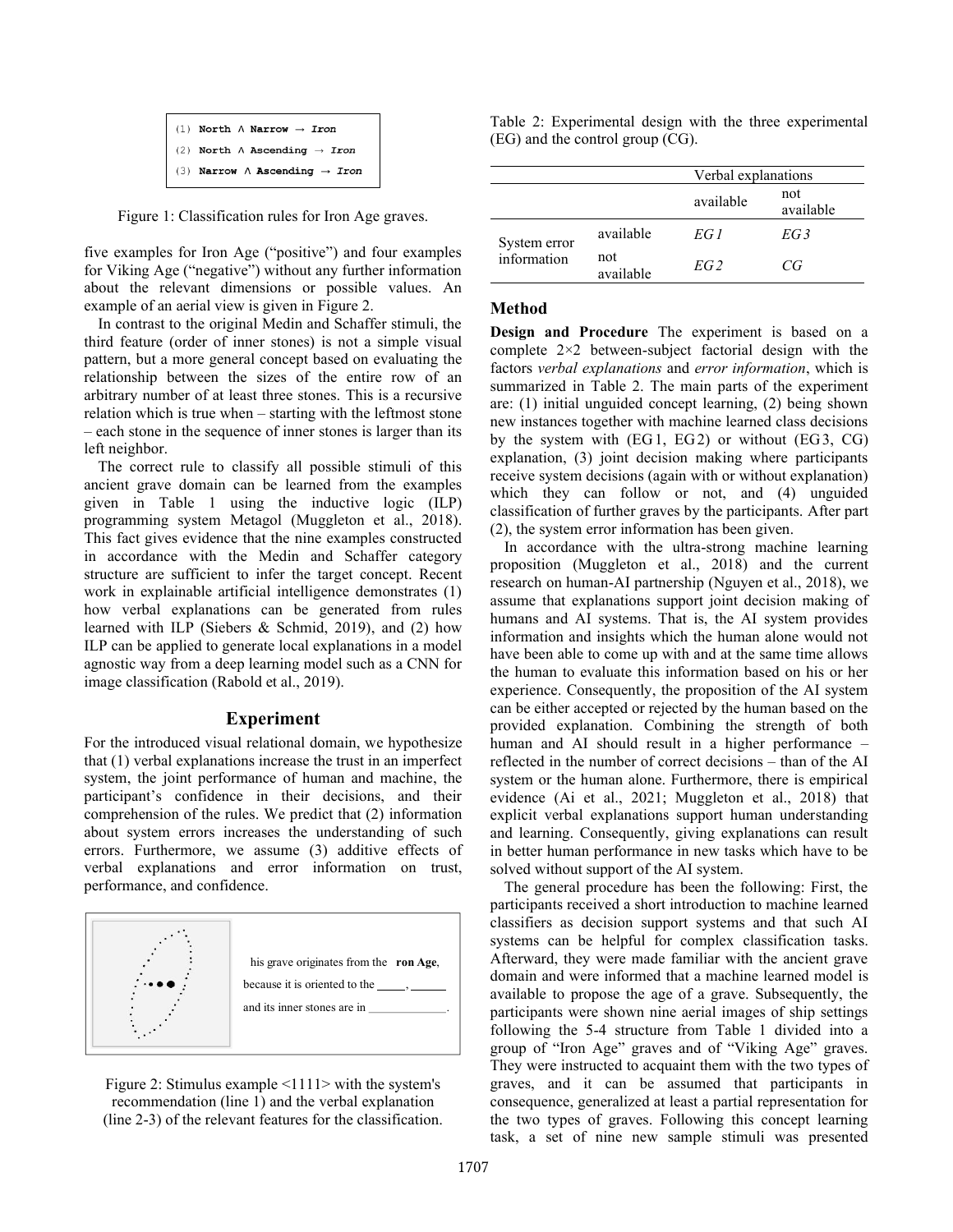together with the system's recommendations (see [Figure 2,](#page-2-1) line 1). Part of the participants (EG 1 and EG 2) in addition was given verbal explanations (see [Figure 2,](#page-2-1) line 2-3). These verbal explanations were systematically generated by the authors and not an actual XAI system to eliminate possible confounding factors (for explanation generation see Siebers & Schmid, 2019). Afterward, all participants received information about systems predictive accuracy, stating that the system had a success rate of 83.3% and part of the participants (EG 1 and EG 3) were additionally provided with information about the different error rates for Iron Age and Viking Age graves. In the following joint decision task, participants were given 12 new grave sites with the system's recommendation – again with verbal explanations for EG 1 and EG 2. For the grave site stimuli presented on positions 6 and 11 faulty system recommendations were given. For each of the presented grave images, participants were asked to decide which Age the grave originated from. hey could follow the system's recommendation or not. Additionally, they had to rate how confident they were with their decision from "just guessing" to "absolutely sure" on a 7-point scale. Finally, participants had to classify six new samples without the system's help to assess transfer (unguided classification). The experiment concluded with a trust questionnaire, an assessment of demographic information, and a debriefing.

**Materials** The grave stimuli were manually created using the software GIMP according to the binary codes in [Table 1.](#page-1-0) Combining the four dimensions with the two possible values creates  $2^4$  = 16 distinct stimuli for the category membership. However, as the experimental design required a higher number of grave stimuli, they were all slightly modified so that no ship setting resembles another one. Therefore, stimulus characteristics for the non-relational features are provided by the decision boundaries adopted from Rabold et al. (2018) and illustrated in (see [Table 3\)](#page-3-0). The row of inner stones consists of three to five stones in up to five different sizes. To be classified as ascending, all inner stones from left to right need to grow in size, but not necessarily linearly.

An example of a verbal explanation that has been used in the experiment is shown in [Figure 2.](#page-2-1) Although mentioning two of the three relevant features would be enough, the system points out all three (if applicable) to prevent misunderstandings. The information about system errors

<span id="page-3-0"></span>Table 3: Decision boundaries for binary value assignment to the non-relational features.

| Dimension    | Characteristics                                                                            |  |  |
|--------------|--------------------------------------------------------------------------------------------|--|--|
| Orientation  | North: $\pm$ 21° from vertical                                                             |  |  |
|              | East: $\pm$ 21° from horizontal                                                            |  |  |
| Shape        | Narrow: axis ratio < $0.5$ ( <i>Mdn</i> = 0.36)<br>Wide: axis ratio > 0.5 ( $Mdn = 0.66$ ) |  |  |
| Number of    | Many: $>$ 35 ( <i>Mdn</i> = 39)                                                            |  |  |
| outer stones | Few: $< 25 (Mdn = 22)$                                                                     |  |  |

was given as a statement before the actual classification task with the system's aid. Participants were told that the system is generally more susceptive to errors with Viking graves (19%) than Iron Age graves (3%) and were asked to be more attentive for "Iron Age" recommendations. his error allegedly occurred because the system confuses inner and outer stones for precisely horizontally aligned stimuli (0° rotation from the axis), and mistakenly classifies them as originating from the Iron Age. To assess trust, the shortened version of the questionnaire for human-computer trust by Madsen and Gregor (2000) has been used with the subscales *perceived understandability*, *perceived reliability,* and *faith*.

**Participants** An international online questionnaire in both English and German ensured the large number of 243 voluntary participants, that had started the study. Out of the 213 completed questionnaires, 23 participants had to be excluded from the analysis post hoc because of low scores  $(< 3$ ) on the 7-point scales ranging from "strongly disagree" to "strongly agree" for language comprehension  $(n = 4)$ , distraction ( $n = 9$ ) and efforts taken during the study ( $n = 3$ ) as well as participants with implausibly fast reaction times (relative speed index  $> 2.0$  *SD*) or response biases ( $n = 1$ ). The final sample size comprised of 190 participants (63% women, 1% diverse), which were randomly distributed under the restriction of equal group sizes. Participants were mostly students from various study programs (63%) and employees from various working backgrounds (25%), ranging from age 18 to 67 ( $M = 27.2$  years,  $SD = 10.09$ years). The three experimental groups EG 1, EG3, and CG did not differ significantly in age or gender distribution. EG2 demonstrated a significantly higher proportion ( $p =$ .009) of male participants (43%) and a higher average age with greater variance  $(M = 31.7 \text{ years}, SD = 15.5 \text{ years})$ compared to EG3 ( $M = 24.7$  years, *SD* = 6.9 years).

# **Results**

A two-way analysis of variance  $(ANOVA)^1$  was performed for the factors *verbal explanation* and *error information*. An a priori power analysis for medium effect size (f = .25,  $\alpha$  = .05, 1-β = .90) gave a minimum required sample size of 171 participants, which has been met in the present study.

**Joint Decision Making** The descriptive findings on the joint human-machine performance are illustrated in Figure 3. The analysis of the performance scores showed a significant main effect for the factor verbal explanations, *F*(1, 186) = 22.38,  $p < .001$ ,  $\eta_{p2} = .11$ . The mean confidence scores during this joint decision task of EG 2, EG 1, CG and EG 3 were  $M_{E2} = 5.21$  (*SD*<sub>E2</sub> = 0.97),  $M_{E1} = 4.91$  (*SD*<sub>E1</sub> = 1.03),  $M_C = 4.73$  (*SD<sub>C</sub>* = 1.23),  $M_{E3} = 4.35$  (*SD<sub>E3</sub>* = 1.24). We found a significant main effect for verbal explanations on the confidence in the decisions,  $F(1, 186) = 10.03$ ,  $p =$ .002,  $\eta_{p2}$  = .05. The ANOVA on the confidence ratings in

<sup>&</sup>lt;sup>1</sup> We decided for multiple ANOVAs and not a single MANOVA because of low positive or no significant correlation between the dependent variables.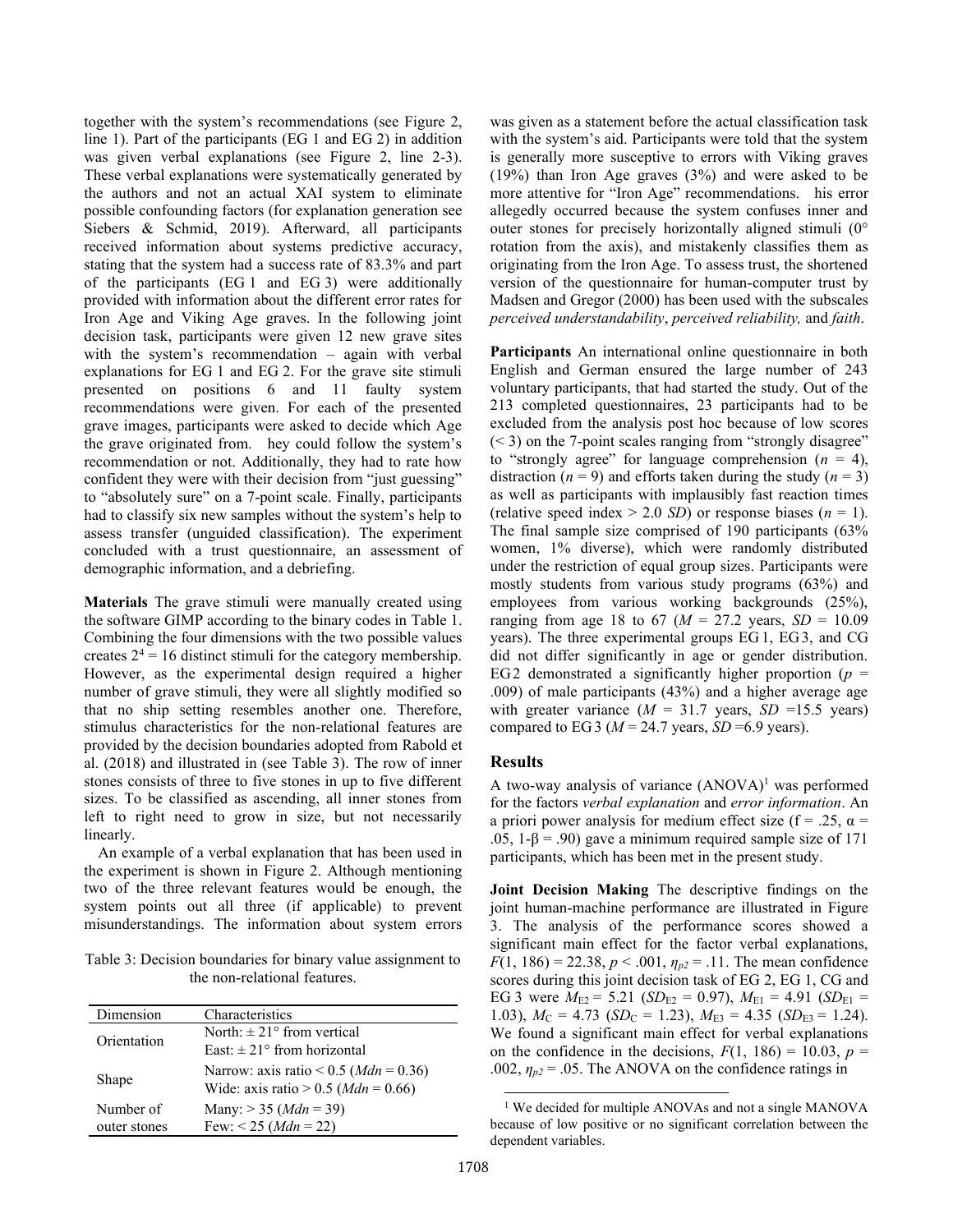

Figure 3: Classification accuracy in the joint decision task dependent on the verbal explanation and error information:  $1 =$  available,  $0 =$  not available (performance sores: min = 0,  $max = 1$ ).

the joint decision task was the only one that showed a significant main effect for the factor error information, *F*(1,  $186$ ) = 4.40,  $p = .037$ ,  $\eta_{p2} = .02$ .

**Overall Trust** The overall trust scores are descriptively illustrated in Figure 4. We found a significant main effect for the verbal explanations on the reported overall trust in the system,  $F(1, 186) = 5.46$ ,  $p = .021$ ,  $\eta_{p2} = .03$ .

**Unguided Classification** The correct application of the classification rules without the help of the system, shows a similar pattern to the previous findings. The mean accuracy in the transfer task was  $M_{E2} = 0.78$  (*SD*<sub>E2</sub> = 0.19),  $M_{E1} =$  $0.77$  (SDE1 = 0.20), MC = 0.67 (SDC = 0.19), ME3 = 0.65  $(SDE3 = 0.21)$ . For the verbal explanation factor, the ANOVA showed a significant main effect on the individual performance in the transfer task,  $F(1, 186) = 12.11$ ,  $p \le$ .001, performance in the transfer task, *F*(1, 186) = 12.11, *p*  $< .001, \eta_{p2} = .06.$ 



<span id="page-4-0"></span>Figure 5: Mean confidence in decisions dependent on the validity of the recommendation and experimental condition.



Figure 4: Trust scores dependent on verbal explanation and error information:  $1 =$  available,  $0 =$  not available (trust scores:  $min = 1, max = 7$ .

### **Exploratory Analysis**

The exploratory ANOVAs on socio-demographics showed a significant main effect for the factor gender on the decision' confidence,  $F(2,184) = 4.89$ ,  $p = .009$ . A background in computer science was found to interact with the factor error information on the confidence scores,  $F(1,182) = 5.08$ ,  $p =$ .025 and with the factor verbal explanation on the joint performance scores,  $F(1,182) = 4.04$ ,  $p = .046$ . Overall, the variables trust, joint performance, and confidence during the joint decision task demonstrate the same descriptive pattern: Groups with verbal explanations reported and scored higher than groups without the system's recommendations, and groups with error information reported and scored lower than groups without the display of error proneness. This results in the following order:  $EG2 > EG1 > CG > EG3$ .

The only exception of this structure lays in the reports for error understanding. EG1 ( $M_{E1} = 4.09$ ,  $SD_{E2} = 1.25$ ) with both verbal explanations and error information reported the highest understanding before EG2 ( $M_{E2}$  = 3.60,  $SD_{E2}$  =



Figure 6: Mean decision accuracy in the joint decision task dependent on the validity of the recommendation and experimental condition.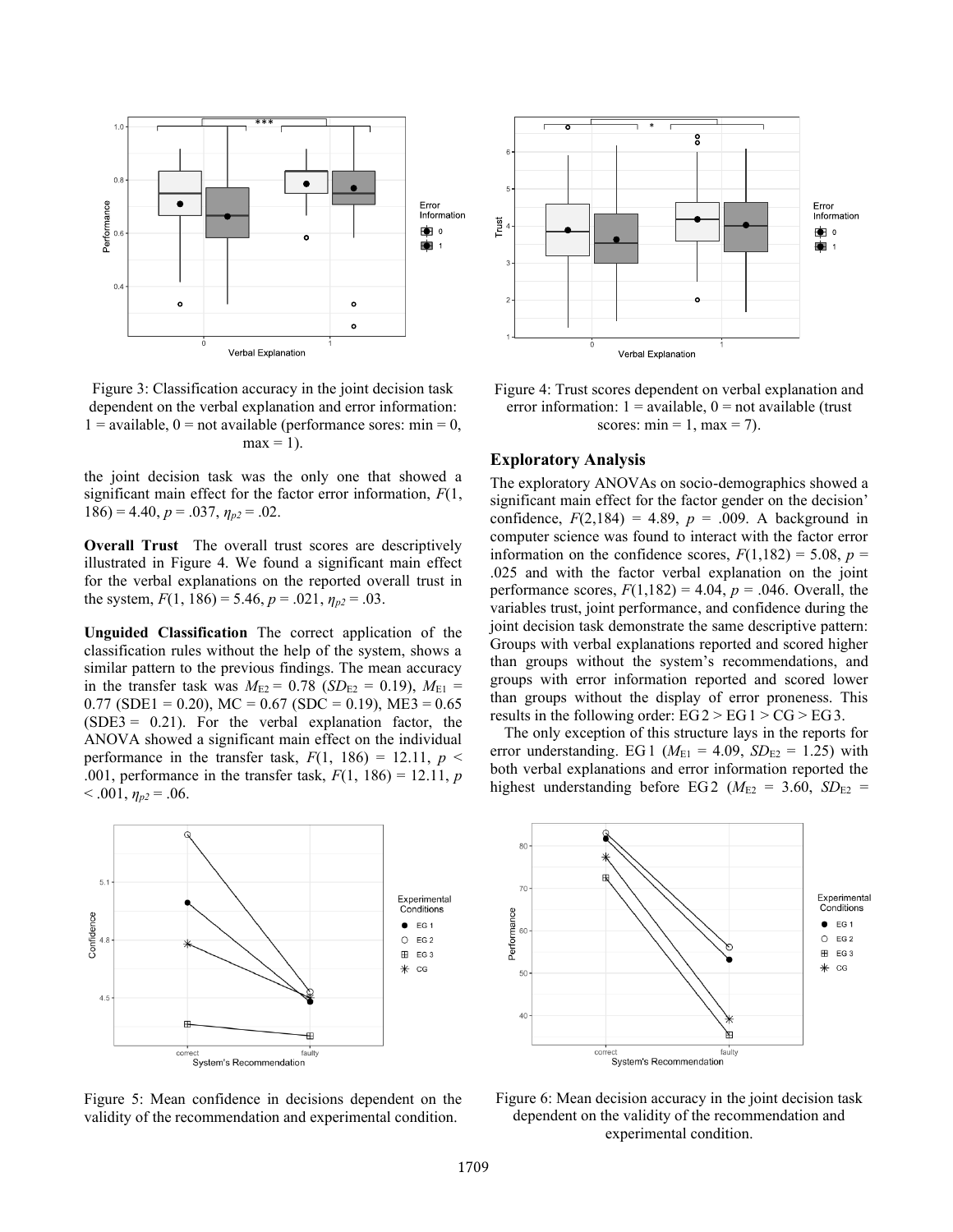1.40) and EG3 ( $M_{E3} = 3.04$ ,  $SD_{E3} = 1.65$ ) with only one type each, and CG ( $M_C = 2.97$ ,  $SD_{E3} = 1.47$ ) without any explanation/information ranked last. Concerning the error understanding values, the factor verbal explanations reached significance,  $F(1, 186) = 15.91$ ,  $p < .001$ ,  $\eta_p^2 = .08$ , but no main effect for the factor error information.

The confidence during the joint decision task and the overall reported trust correlated significantly,  $t(188) = 3.36$ ,  $p < .001$ , resulting in a sample estimate correlation of  $r =$ .24. Additionally, we post-hoc explored the performance and confidence for the two faulty recommendations in the joint decision task demonstrated in [Figure](#page-4-0) 5 and Figure 6. The ANOVA showed a significant main effect for explanations on the accuracy scores for faulty recommendations,  $F(1,186) = 9.06$ ,  $p = .003$ ,  $np^2 = .05$ . Similarly, we found a significant main effect on the confidence ratings for decisions with faulty predictions *F*(1,116) = 4.85, *p* = .030,  $\eta_p^2$  = .04. All ANOVAs above demonstrated no significant interaction of the two explanation/information types.

### **Discussion**

The findings confirm that verbal explanations increased the performance in the joint decision task and enhanced the confidence within the decisions. Groups with verbal explanations stated higher trust in the system and – measured in the transfer task accuracy – had a better comprehension of the classification rules. Error information affected the understanding of incorrect system answers, however, failed to reach significance. We also found no additive effect of verbal explanations and error information as later, contrary to our expectations, decreased all main dependent variables.

From our exploratory analysis, we conclude that verbal explanations not only encourage in (correctly) deciding contrary to the system's recommendations but also enhance the confidence for not relying on the system. The significant main effect for gender might be influenced by the higher proportion of male participants in the group EG 2 that received solely verbal explanations. The moderating effect of background in AI suggests that those participants are more aware that in machine learned models, errors can occur.

A potential limitation of the present study lays in the way the system error information was presented. This additional information about when a system is more prone to errors might have increased the task complexity. This higher demand for cognitive capacity could have affected the performance and confidence scores and be a possible explanation for the unexpected lower scores. However, we do not assume that this potentially higher complexity affected the reported trust.

### **Conclusion**

We presented an experiment exploring the effect of explanations in human-AI partnerships on joint performance, human learning, and trust. Generating explanations to make machine learned black box classifiers comprehensible to humans, is a very active area of current AI research. Explainable AI (XAI) has been mainly concerned with explanations for image classifications. Many XAI approaches propose visual highlighting of relevant parts in the input image as an explanation. We presented the ancient grave domain as a relational visual domain where highlighting alone is not enough to convey the information relevant to classify an object. Explanations were presented in explicit verbal form. Generating verbal explanations from reasoning traces has already been proposed in the context of expert system research (Clancey, 1983). However, classic symbolic AI is well suited to deal with explicit, symbolic inputs, but not well suited for images. In our work, we assume an underlying hybrid system which combines black box deep learning for image classification with white box symbolic explanations (Rabold et al., 2019).

In the presented experiment, we addressed verbal explanations for image classification together with information about system errors. This second aspect, to our knowledge, has not been addressed in empirical work on XAI before. However, since machine learned models cannot be 100 percent correct by design, communication of system errors and system uncertainty is important for justified trust. The empirical findings show that verbal explanations of the classification decisions of a machine learned model improve the overall trust in the system. Explanations not only help to perform better and feel more confident in a classification task with faulty predictions but also enhance the comprehension of the general ground truth rules underlying the classification.

If the understanding of errors in an XAI application is crucial for domain experts or end-user, then it might be useful to offer both (local) verbal explanations and general (global) information for contexts in which the system is more prone to errors. However, when the focus lays in developing appropriate trust in a system, higher confidence in the interaction and the general performance, the results of our study suggest that verbal explanations for system decisions on specific instances are sufficient. Nevertheless, further experiments are necessary to give more insights into the interaction between explanations and perceived error such that future XAI systems support adequate trust resulting in human-AI partnerships which exceed the performance of a human or machine alone.

### **Acknowledgments**

This work has been partially funded by the German Research Foundation (DFG), project Dare2Del (318286042) within the priority program within the priority program Intentional Forgetting. The authors cordially thank Johannes Rabold for training the ILP system Metagol. The paper is based on research done in the bachelor thesis of the first author as part of the psychology degree (B.Sc.) at the University of Bamberg.

The study complied with the ethical standards of the APA (see Standards 3.10 and 8.01—8.09 in the "Ethical